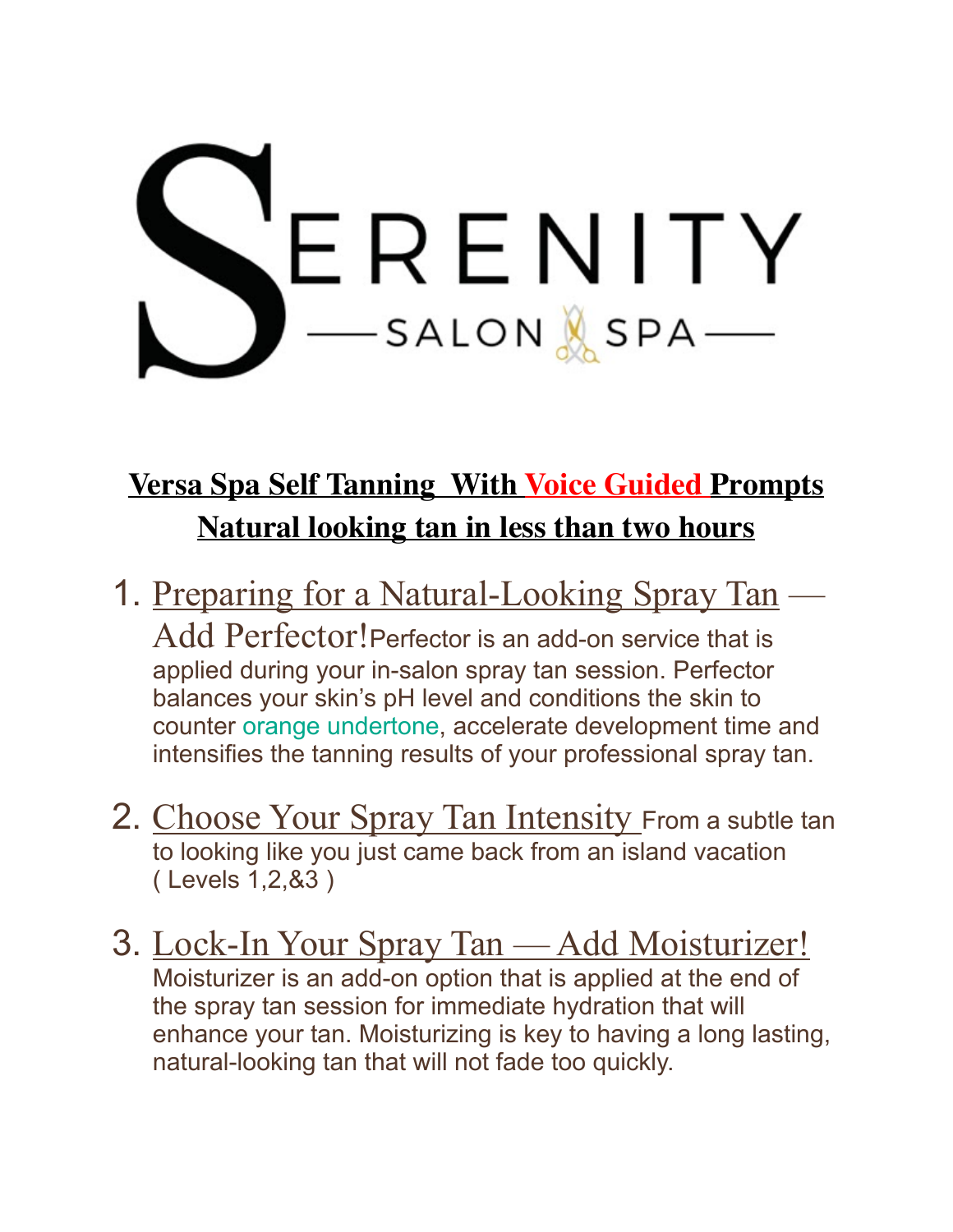## **How Much Does a Spray Tan Cost?**

| <b>BODY</b>                     |         |
|---------------------------------|---------|
| Perfector, Tan, & Moisturizer   | \$40.00 |
| <b>Perfector, Tan</b>           | \$30.00 |
|                                 |         |
| <b>FACE</b>                     |         |
| <b>Perfector, Tan</b>           | \$25.00 |
| Tan                             | \$20.00 |
| with full body<br><b>Add on</b> | \$15.00 |
| <b>LEGS</b>                     |         |
| <b>Perfector, Tan</b>           | \$30.00 |
| <b>Tan</b>                      | \$25.00 |
| <b>Add on with full body</b>    | \$15.00 |

*Click the link to watch just how easy Versa Spa is [https://](https://www.youtube.com/watch?v=WG1LpXF0ReQ) [www.youtube.com/watch?v=WG1LpXF0ReQ](https://www.youtube.com/watch?v=WG1LpXF0ReQ)*

#### ABOUT THE VERSA SPA

VersaSpa® Spray Tan System provides a premium in-salon spray tanning experience with **3 spray nozzles for even, full-body coverage**. The open spray tan booth provides a comfortably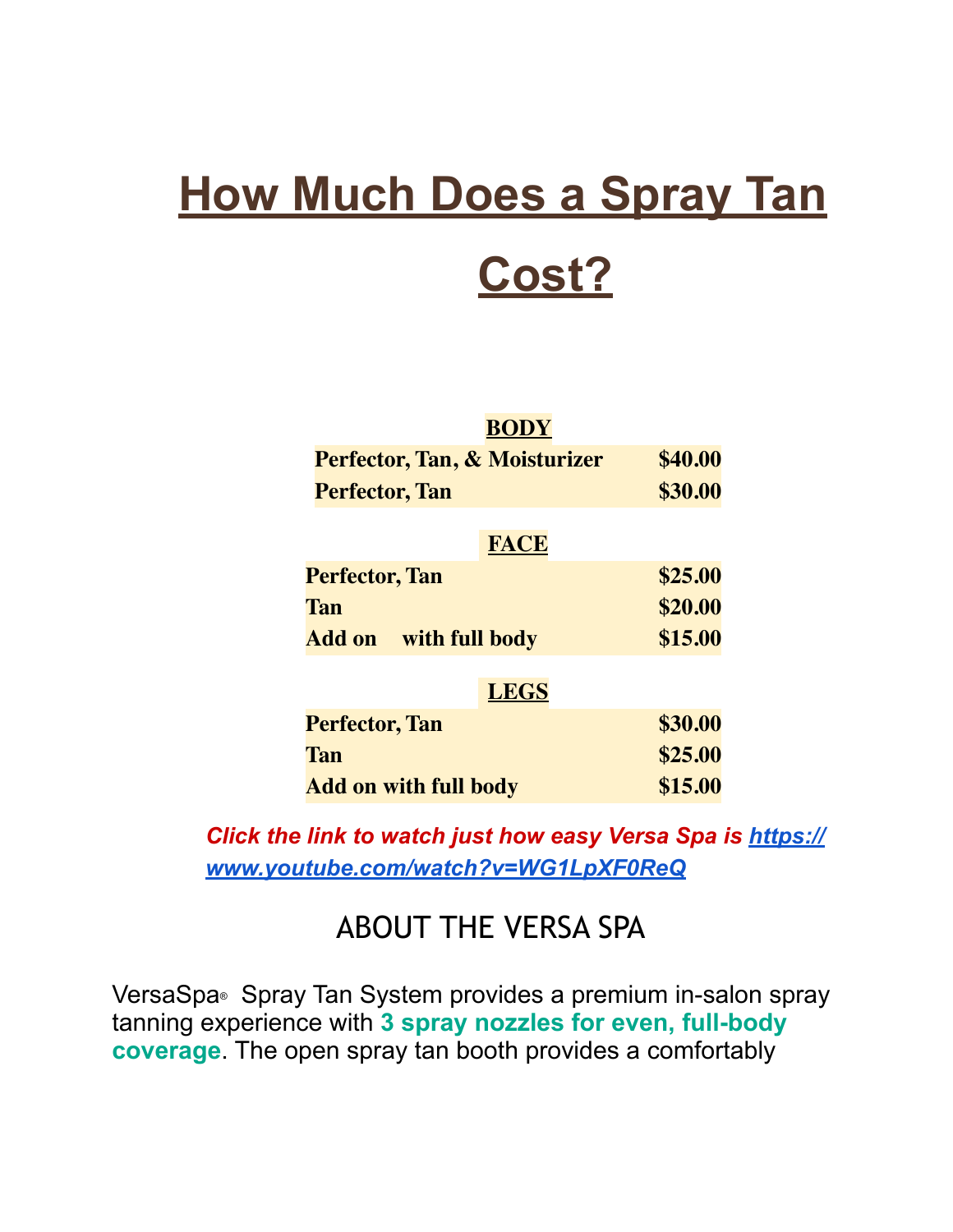heated environment and an easy and relaxing experience, resulting in a beautiful, professional spray tan

#### 2-4 Hours

Results in as little as 2 hours with Perfector

4-6 Hours

Results in about 6 hours without Perfector

### **Why VersaSpa?**

- Tanning solutions [infused with marine algae](https://www.versaspa.com/tanning-guide/dha-self-tanners-spray-tans/) detoxify, firm, and rejuvenate the skin
- Breakthrough technology helps eliminate unpleasant odor commonly associated with sunless tanning
- Perfector and Moisturizer options to hydrate the skin and extend your professional spray tan
- Gluten Free Paraben Free Cruelty Free Non-Comedogenic product

# Spray Tan Ingredients

**Premium, Professional-Grade Ingredients E**co-certified Dihydroxyacetone [\(DHA](https://www.versaspa.com/spray-tan-tips/glossary/)) is the active ingredient most often used in sunless tanners. It's usually derived from plant sources like beets or sugar cane. The DHA in VersaSpa is provided by the #1 supplier in the world and is certified by a third party. This assures purity and quality.